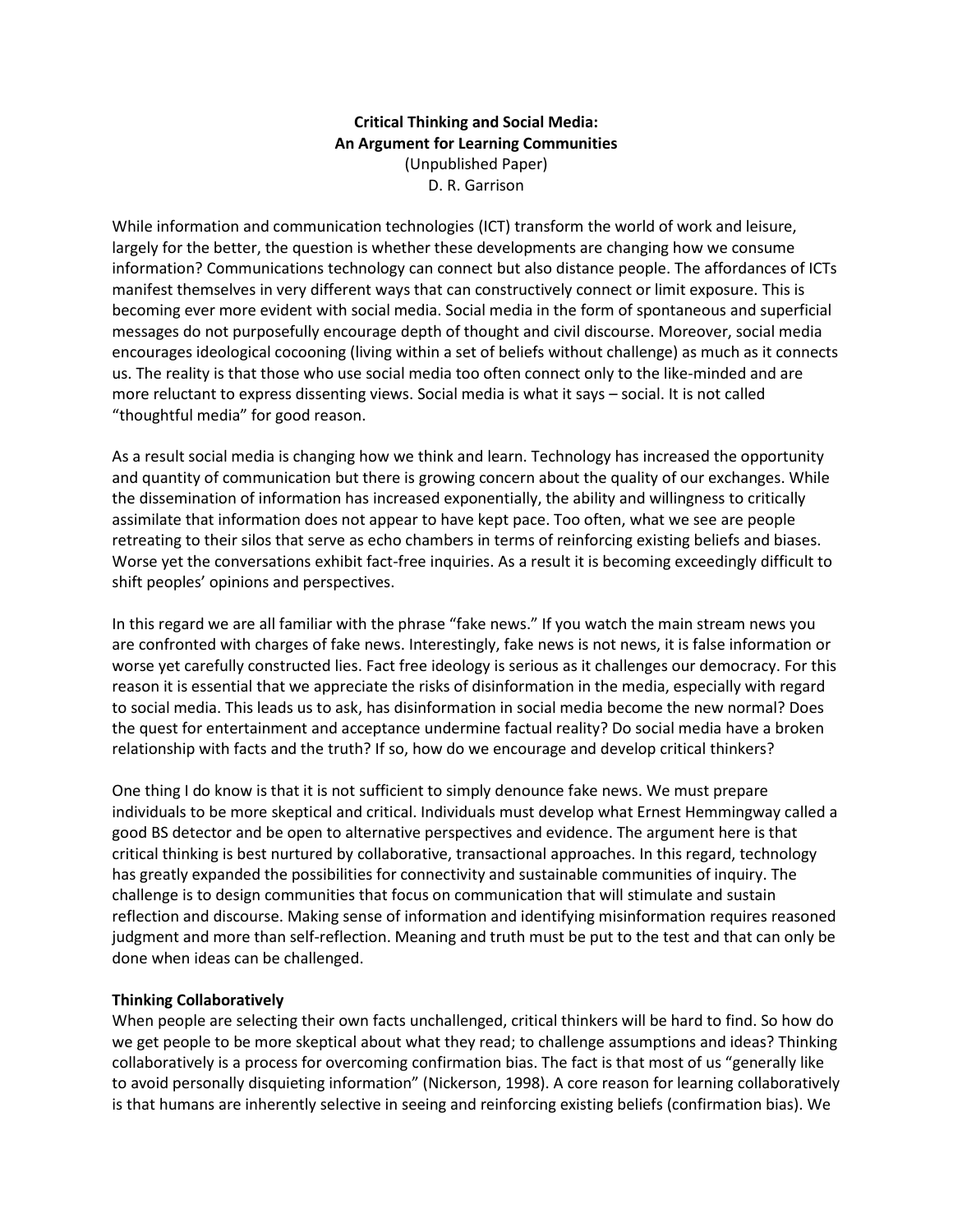must break out of this cognitive straightjacket if we are to consider new ideas and to overcome the human bias to confirm and not question our deeply held perspectives and beliefs. This reluctance to explore conflicting arguments or ideas is well known in science (Kuhn, 1962). If confirmation bias is true for those committed to the rigor of the scientific method, then there is clearly a need to address this predisposition generally.

Sadly we are seeing a growth of believing what we want to believe and rejecting alternative views and arguments. Communication is being restricted by extreme positions. Controversial invited speakers on campuses are being shouted down and denied the right to speak. Entrenched views and political correctness is seriously challenging critical thinking. Discourse is undermined when ideas that you disagree with or find uncomfortable are denied expression and exploration. In this way controversial ideas are never open to debate, truth is obscured and we enter very dangerous authoritarian territory. Critical discourse is a rigorous form of critical thinking that includes being challenged. As such discourse is more than interaction and dialogue. While critical discourse is not easily created and managed, collaboration is an inherent human characteristic and central to human intelligence and evolution.

Human instinct may be biased to collaboration, we must be conscious of the pressure to conform and engage in group think; to avoid what my colleague Walter Archer termed "pathological politeness." This raises the challenges of accessing information from social media. On social media the risk is a "collective social bubble" where like-minded individuals are insulated from contrary opinions and diversity of thought. They become trapped in their ideological bubble and become isolated in a tribal echo chamber. Connectivity is insufficient to encourage critical and creative thinking. Collaborative inquiry on the other hand is a search for truth while being vigilant to the degradation of fact. As we have seen in the recent US election and the influence of fake news, there is a pressing need to develop a good BS detector. We have to have the ability to think critically when flooded with questionable information presented as facts. We must learn to recognize opinion as opposed to information based on data and rational argument.

The charge of fake news and denial of conflicting views is a serious issue in terms of critical thinking. The inherent tendency or bias to reinforce what we already believe and reject the consideration of alternative perspectives speaks to the core strength and a reason for a community of inquiry approach. Confirmation bias is a submission to conform to the group in a way that is a barrier to seeking the "best version of the truth." There is great risk for conformity in thinking and learning that is too strongly attached to the position of a group (group think). This is obviously relevant in the current environment of fake news and where individuals are increasingly trapped in their selected bubble. I explored this issue of conformity in my book titled *Thinking Collaboratively* (Garrison, 2016). The central theme of this book was the idea of *confirmation bias* that addressed the human tendency to confirm previously held ideas and a resistance to consider alternative perspectives. I argued that paradoxically, thinking is not an individual private experience. Thinking and learning without critical feedback and diagnosis of misconceptions is to confirm existing beliefs. The constructive alternative is to recognize our fallibility when it comes to understanding complex subjects and situations and thereby avoid the cognitive straightjacket of confirmation bias. Instead we must shift to evidence based discourse and open inquiry. I argue that this can only be realized through collaborative approaches to thinking and learning; in a cohesive group of learners who purposely and openly explore, examine and challenge beliefs and ideas.

#### **Personal History**

Bringing people together to think and learn collaboratively through critical reflection and discourse has been the core theme of my research. Before I address this more specifically, however, let me provide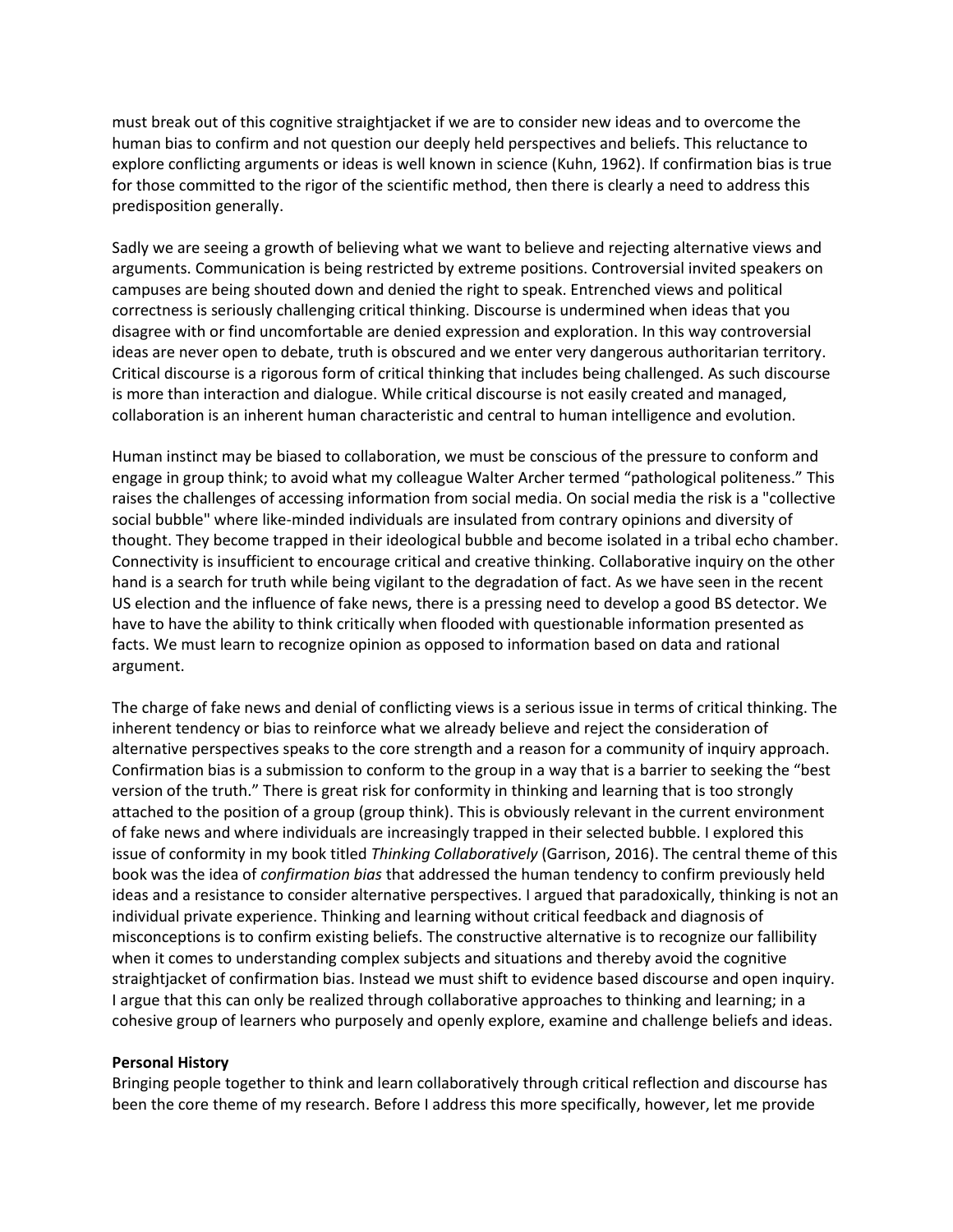some context to how my thinking evolved regarding collaboration. When I studied psychology as an undergraduate the focus was on individual cognition. On the other hand, my course on social psychology largely ignored individual cognition. At the time there was a clear divide and my interest went to individual thinking and learning. This carried forward when I did a Masters in computer applications in education – at a time I might add before the introduction of the microcomputer. The reality was that there were not enough terminals for each student. So inevitably we paired students at a terminal by necessity. As a result I began to see the advantages of students working collaboratively. This stayed with me and when I was doing my doctorate in adult education years later I was formally introduced to collaborative approaches to learning and it all started to come together for me.

I began to question how constructs such as critical thinking and self-directed learning could be incorporated into collaborative approaches to learning. As a result I developed a model of critical thinking and SDL that included collaboration. This work eventually formed the core of the Community of Inquiry (CoI) framework. The catalysts for the CoI framework were developments in computer conferencing, the Internet, and the challenge of designing an online graduate program. That said it must be emphasized that the CoI framework is based on constructs and research in face-to-face higher education. This fact means it is a generic framework and is not restricted to online learning.

The enhanced opportunities for engagement in a connected society raise important questions about the role the environment plays in stimulating and shaping thinking and learning. While there has always been pressure to conform to the beliefs of others due to attachment and identification with the group, there remains great potential for critical discourse. So the question is how to create and manage thinking and learning collaboratively that develops critical thinking and metacognitive awareness?

## **The Community of Inquiry**

Thinking collaboratively encourages individuals to engage deeply and think about their thinking. This is the enormous strength of a learning community that exhibits curiosity and criticality. The ability to collaborate is linked to the origin of human intelligence and evolution. As the recognized biologist E. O. Wilson states, "…the primary and crucial difference between human cognition and that of other animal species … is the ability to collaborate for the purpose of achieving shared goals and intentions" (Wilson 2012, p. 226). This advantage is operationalized through communication within the group. Open communication, however, in a learning community is distinctly different. A learning community focused on inquiry represents another dimension beyond simply connecting individuals. Both individual certainty and group pressure to conform are major barriers to thinking collaboratively. Thinking collaboratively in a community of inquiry provides the balanced tension between individual thoughts and input from the group. Thinking collaboratively is the dialectic push and pull of the personal, interpretive realities of the individual and the shared world. Communities provide the means to integrate the personal and shared worlds and cohesively engage participants in critical discourse.

We are more effective operating as a group. Thinking and learning is more than sharing information; it is engaging purposely and collaboratively in critical thinking and discourse. Critical thinking is not a private experience. Shared thinking helps us to make sense of experiences while opening our thoughts and beliefs to examination and testing. Moreover, from a pragmatic perspective, thinking collaboratively is more consistent with flourishing in a highly connected knowledge society. We must not underestimate the importance of social connections in thinking and learning. This is the essence of a community of inquiry.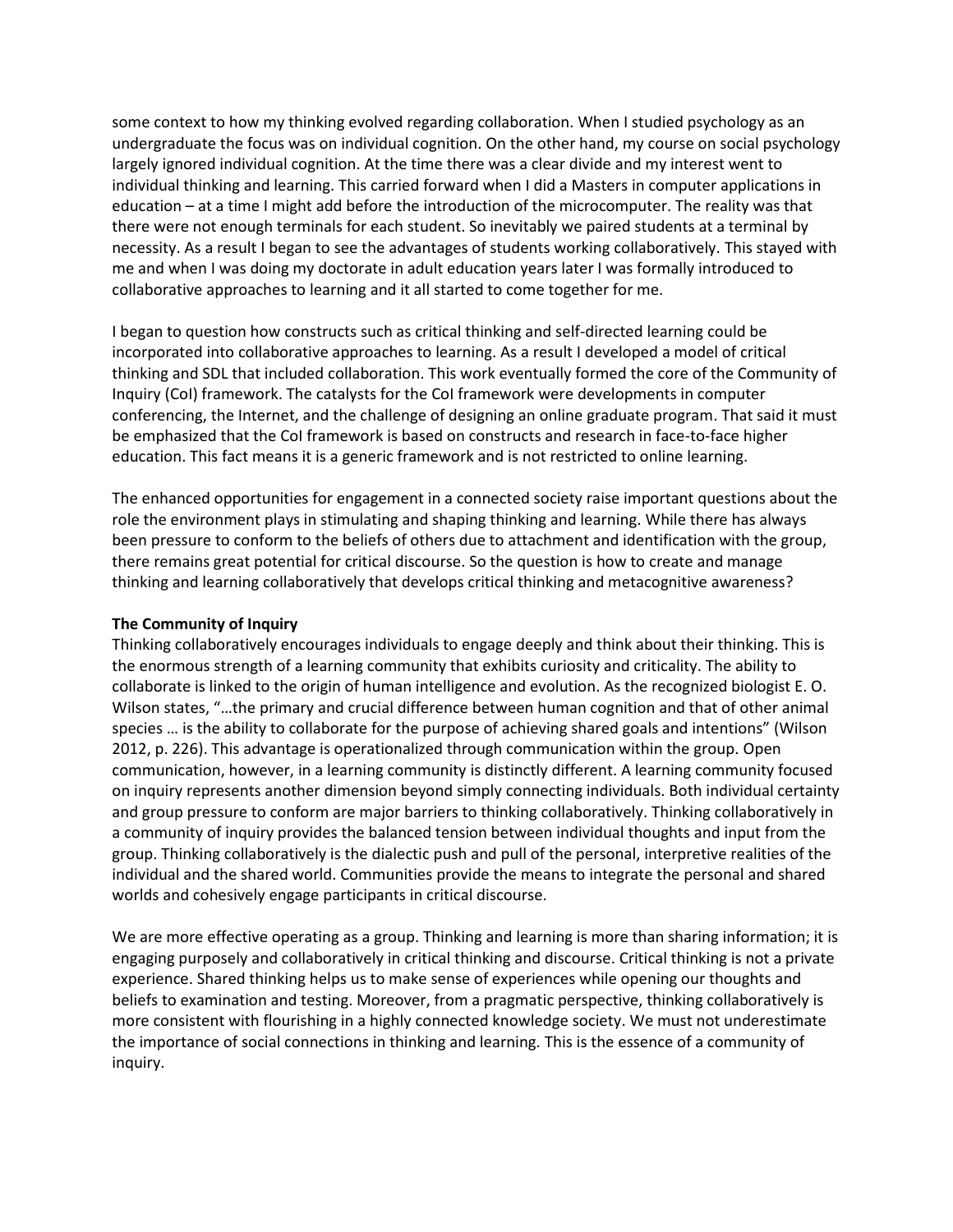The CoI framework is strongly embedded in the learning sciences and is a direct contribution to understanding thinking and learning in a connected knowledge society. Technology can bring people together but it does not necessarily mean more meaningful thinking and discourse. Our research into the learning sciences reveals that deep conceptual understanding is best achieved by focusing on the active participation of learners in creative and engaged environments where they can reflectively express and test their state of knowledge (Sawyer 2006). A community of inquiry is a process of questioning and challenging ideas and that constructively contributes to understanding and resolving important questions. This requires a skeptical but respectful approach where challenging the validity of ideas is not a personal affront.

The core dynamic of the CoI framework is grounded in Dewey's method of practical inquiry. Practical inquiry is simply an everyday means of thinking and learning that models the scientific method. It demonstrates how thinking is distributed across groups of learners. Dewey viewed thinking and learning from the process of inquiry where ideas emerge and are put to the test. That is ideas are advanced when they are shared and exposed to alternative explanations. It is through collaborative inquiry that facilitates critical reflection and discourse. While collaboration can provide the environment for questioning, there has to be facilitation and direction that can overcome allegiance to the tribe and a potential unwillingness to think critically. Practical inquiry encourages the fusion of independent thought and shared meaning.

Community displays the characteristics of common purpose, interdependence, collaboration, communication, and trust. A community of inquiry provides the conditions for participants to exchange ideas, sustain discourse, collaboratively construct meaning, and validate knowledge. The CoI framework is a process model that focuses on open communication where participants learn metacognitively as much about the process of inquiry as they do about the content being studied. The overarching goal of a community of inquiry has been described "as constructing another level of awareness—the metacognitive" (Kennedy & Kennedy 2010). A community of inquiry invites a metacognitive consideration of how we think and learn collaboratively. Without such awareness a community of inquiry does not effectively exist and deep and meaningful approaches to thinking and learning are at risk.

A community of inquiry can be effective in combating polarized thinking. Critical thinking has long been recognized as an important educational goal but has too often been conceived and operationalized as an individual attitude and ability. Recently, however, a more relevant and complete cognitive construct is emerging. That is the necessity to think and learn through collaborative processes that provide a means to inquire, test and apply new understandings. It is argued here that thinking collaboratively is essential to flourish in a highly connected world where information must be addressed with skepticism. The approach must be to resolve issues through evidence based discourse. Only through the process of diagnosing misconceptions and considering alternative conceptions are we able to achieve any confidence in our understanding. Critical thinking increasingly demands that we be engaged in purposeful groups of learners. Constructing personal meaning without critical feedback is largely delusional thinking.

As has been noted, human tendency is to reinforce existing beliefs and resist disquieting ideas. Collaborative inquiry is crucial to challenge questionable intuitive responses and encourage diversity of thought in our quest for shared understanding and knowledge. Discourse cannot be in an echo chamber. Discourse must occur in diverse communities where alternate viewpoints are explored. A community of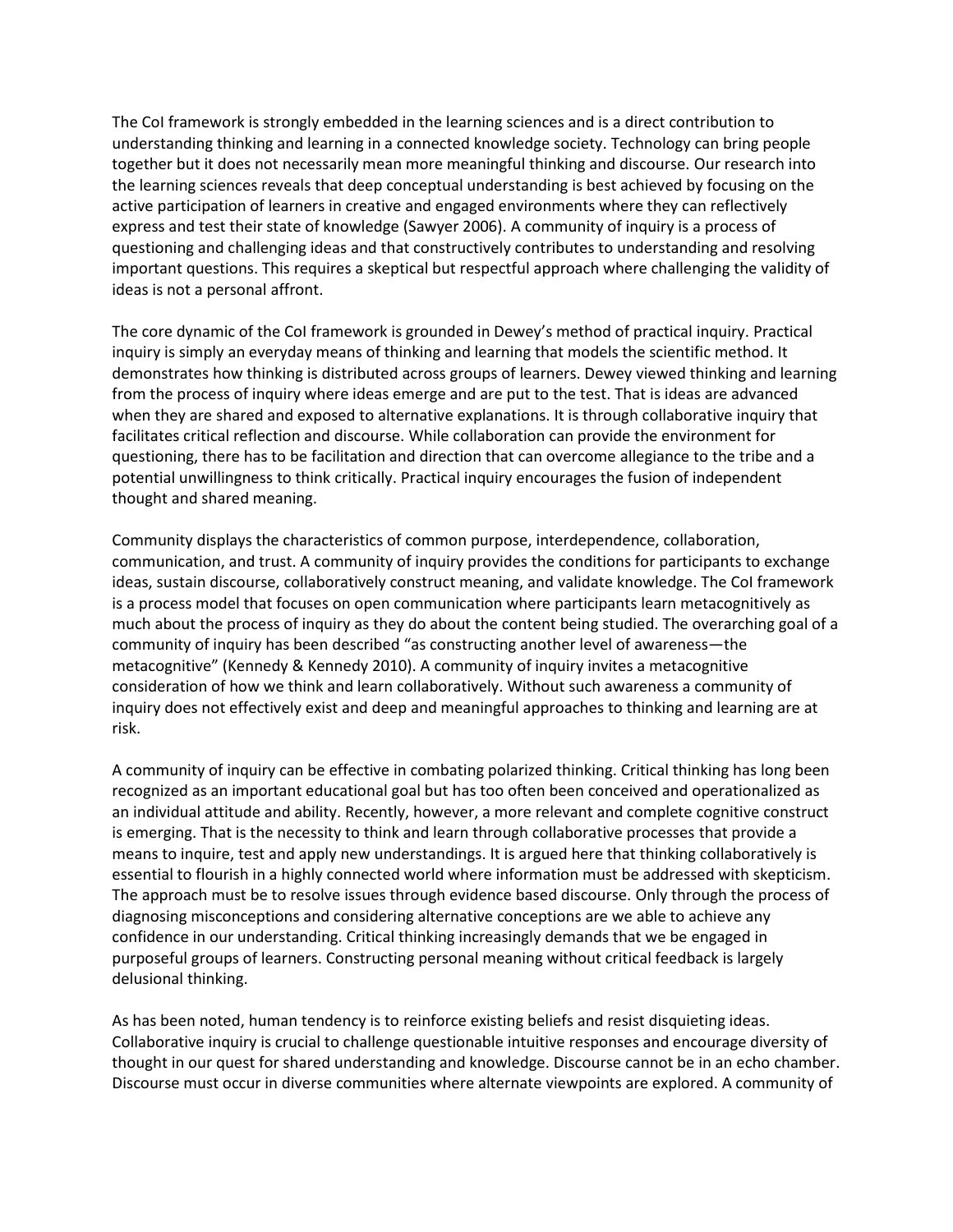inquiry, or our best version of this, is the way to indemnify ourselves with regard to the perils of social media and fake news

### **Leadership**

The complexity of designing and delivering a community of inquiry that supports thinking critically demands more than recipes or a short list of best practices. This necessitates that we have the benefit of a coherent theoretical framework that provides the order and rationale to manage the complexity of personal reflection and collaborative discourse. At the core of creating and managing such a community of learners is *shared leadership* that can ensure constructive progression of the learning experience while adjusting to shifting interests and challenges.

The unpredictability of inquiry necessitates that discourse be allowed to explore new ideas and paths of interest. These strategic decisions reflect the importance of leadership in a community of learners. Leadership judgments are crucial to ensure that intended goals remain in focus, while leaving open opportunities to constructively digress to explore relevant perspectives and ideas. However, in a community of inquiry this should not be delegated to one person but distributed across the group as participants grow in confidence and ability. To develop critical thinking and metacognitive awareness necessitates that participants take increasing responsibility and control of the transaction. The teacher of record slowly diffuses into the group.

In this disruptive age of communication "… more and more, people are beginning to view leadership as a way of working with others in a group rather than a set of personality traits that an individual needs to gain a position of authority" (Allen 2004). Collaborative leadership provides the environment and process where "authority and freedom are in organic union" (Martinez-Aleman 2012, p. 110) – a union where thinking and leading collaboratively can flourish. Practically speaking, in an educational context, the instructor "attempts both to exert and not exert control, and teaches by not teaching" (Kennedy and Kennedy, 2010). Collaborative leadership in thinking and learning must be a shared responsibility based on diverse perspectives and ideas that can be reasonably challenged. This reflects the importance and challenge of leadership in a functional community of inquiry.

#### **Conclusion**

Technology does not replace a purposeful and collaborative learning experience. Being able to operate a smart phone and staying connected through Twitter says little about critical thinking, knowledge construction or innovative thinking. Technology can create a shared space but it does not shape the quality of the thinking and learning transaction. Sadly, it appears that social media too often rewards limited attention and superficial reactions. The very architecture of social media restricts meaningful discourse. More dangerously it encourages people to become more entrenched in their silos which reinforce ideological thinking and willful ignorance.

On the other hand, technology has the potential to unbundle time and space where discourse can be sustained over time. Exchanges can be read, re-read and revised based on evidence and feedback. The asynchronous nature of ICTs can provide the opportunity to reflect and engage in sustained discourse with the expectation of mitigating the insidious presence of fake news. However, perhaps the greatest barrier to critical thinking in a fast paced information society is to take the time to critically explore new ideas. This requires a conscious commitment to thinking and learning. In this regard perhaps we need to first develop a predisposition for skepticism and a willingness to take the time to assess the credibility of (dis)information. I argue that this is best done in a learning community.